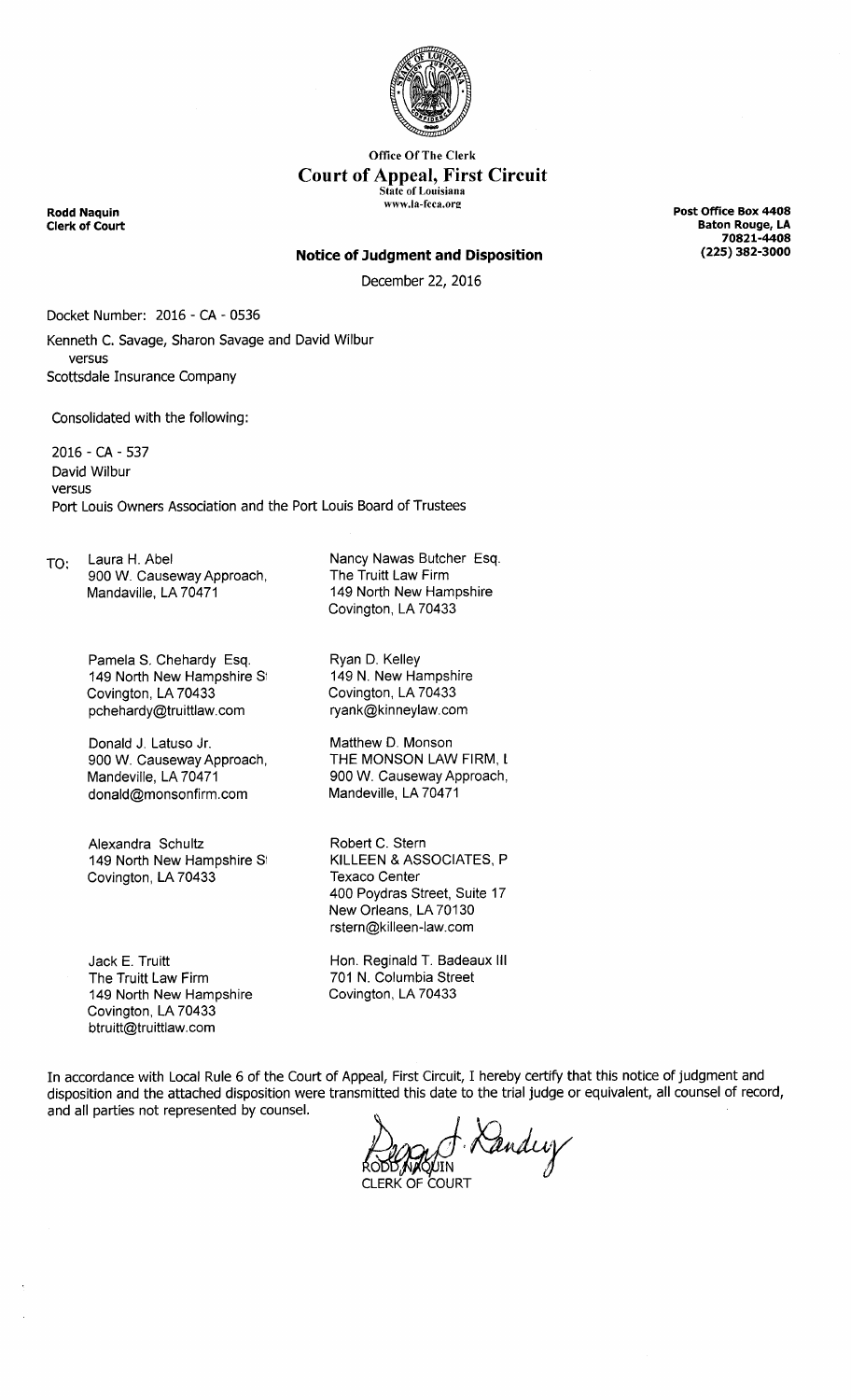

## STATE OF LOUISIANA

COURT OF APPEAL

FIRST CIRCUIT

2016 CA 0536

# KENNETH C. SAVAGE, SHARON SAVAGE AND DAVID WILBUR

**VERSUS** 

## SCOTTSDALE INSURANCE COMPANY

Consolidated With

2016 CA 0537

### DAVID WILBUR

**VERSUS** 

# PORT LOUIS OWNERS' ASSOCIATION AND THE PORT LOUIS BOARD OF TRUSTEES

Judgment Rendered: DEC 2 2 2016

\* \* \* \* \* \*

On Appeal from the Twenty-Second Judicial District Court In and for the Parish of St. Tammany State of Louisiana No. 2010-16317

Honorable Reginald T. Badeaux, Judge Presiding

\* \* \* \* \* \*

Robert C. Stern New Orleans, Louisiana

Pamela Seeber Chehardy Covington, Louisiana

Jack E. Truitt Amber L. Mitchell

Counsel for Plaintiffs/ Appellants Kenneth C. Savage and Sharon Savage

Counsel for Defendant/ Appellee Port Louis Owners' Association

All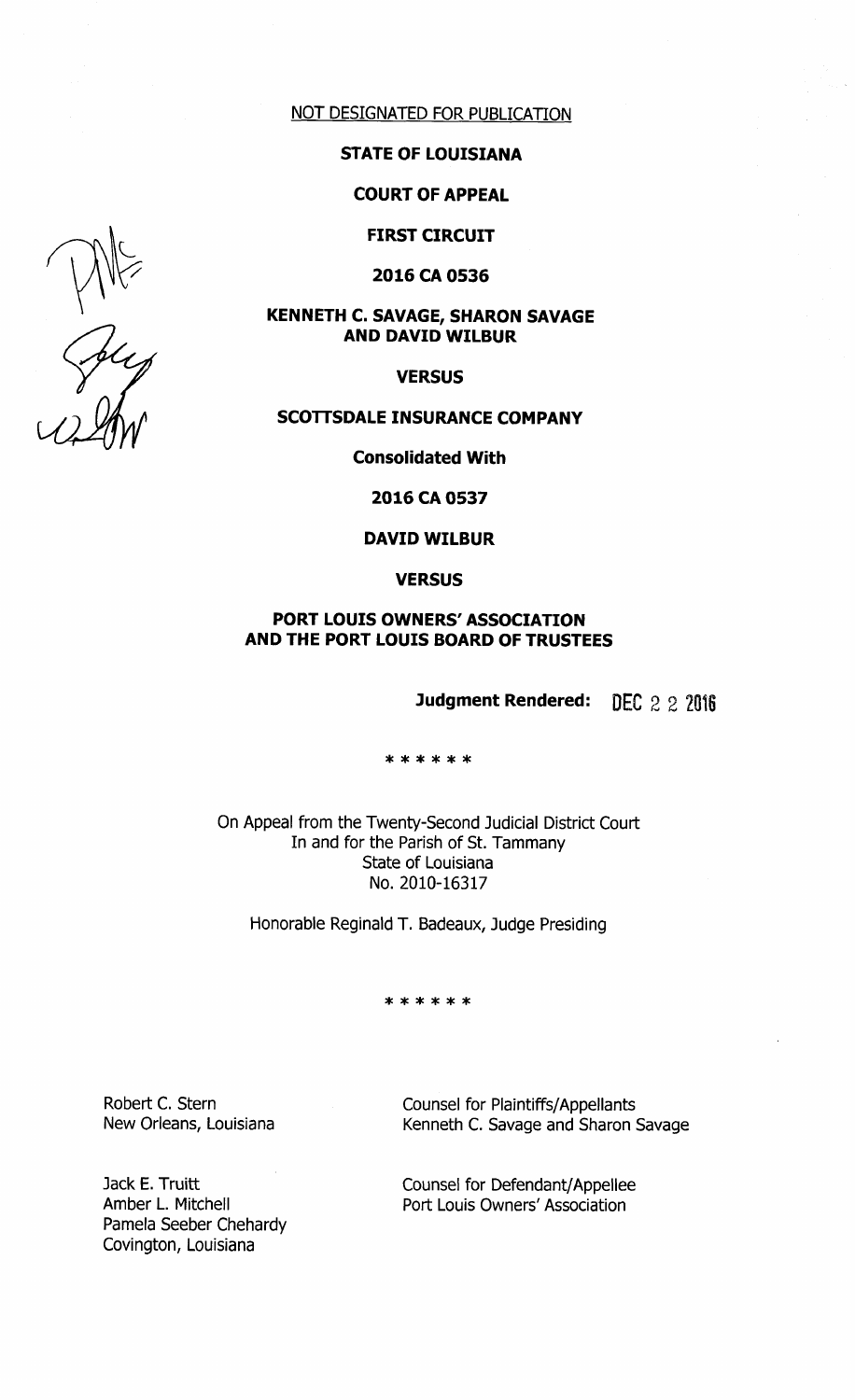Matthew D. Monson Donald J. Latuso, Jr. Laura H. Abel Mandeville, Louisiana Counsel for Defendant/Appellant #2 Atain Specialty Insurance Company f/k/a Cranbrook Insurance Company

 $\bar{\bar{z}}$ 

\* \* \* \* \* \*

# BEFORE: WHIPPLE, C.J., GUIDRY, AND MCCLENDON, JJ.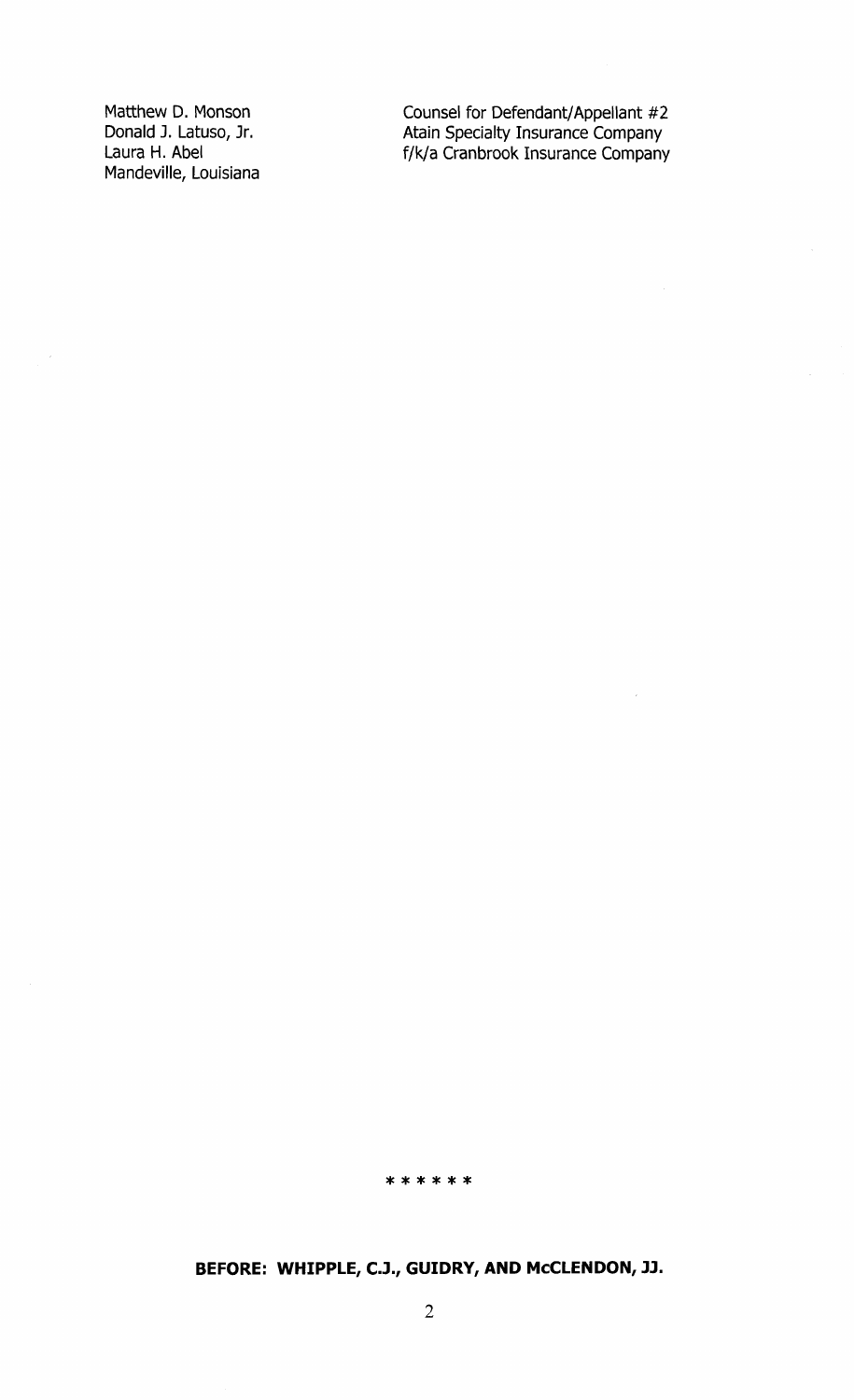### McCLENDON, J.

Plaintiffs appeal a trial court judgment that dismissed their claims with prejudice following a bench trial on the merits. For the reasons that follow, we affirm.

# FACTS AND PROCEDURAL HISTORY

On January 29, 2004, a fire originated in the common wall between adjoining townhomes located in the Port Louis townhome complex in Madisonville, Louisiana, causing severe damage to both townhomes. In January 2005, Kenneth and Karen Savage, owners of one of the townhomes, filed suit against Scottsdale Insurance Company for damages resulting from the fire. $1$  Scottsdale was the insurer of the Port Louis Owners' Association ( PLOA), a non-profit corporation charged with ownership of designated portions of the common areas of the townhome complex. The plaintiffs alleged that Scottsdale had previously issued the PLOA an insurance policy providing property damage coverage for their damaged townhome, and that the plaintiffs had been inadequately compensated by receiving only \$89,000.00 for their losses occasioned by the fire.<sup>2</sup> Plaintiffs later added the PLOA and its members as defendants.

In March of 2010, the plaintiffs settled their claims with Scottsdale and the PLOA and its members, and executed a release for settlement of their claims. The settlement obligated Scottsdale to fund the rebuilding and required the PLOA to have the townhome rebuilt in accordance with the PLOA's Act of Dedication and Articles of Incorporation. Plaintiffs received \$102,000.00 in "general damages" from the settlement and a construction contract for \$195,759.00 was made a part of the release agreement, with the funds being placed into a trust account for restoration of the townhome. In accordance with the settlement agreement, the PLOA entered into a contract with DeGeorge Construction, LLC to rebuild plaintiffs' townhome.

Following the settlement in March 2010, various issues arose that delayed reconstruction of plaintiffs' townhome. On February 18, 2011, the plaintiffs filed a motion to enforce the settlement agreement against the PLOA. The plaintiffs

<sup>&</sup>lt;sup>1</sup> David Wilbur, owner of the adjoining townhome, also filed suit.

 $2$  The plaintiffs purchased the townhome in 2003 for \$150,000.00 and spent approximately \$50,000.00 in renovations prior to the fire.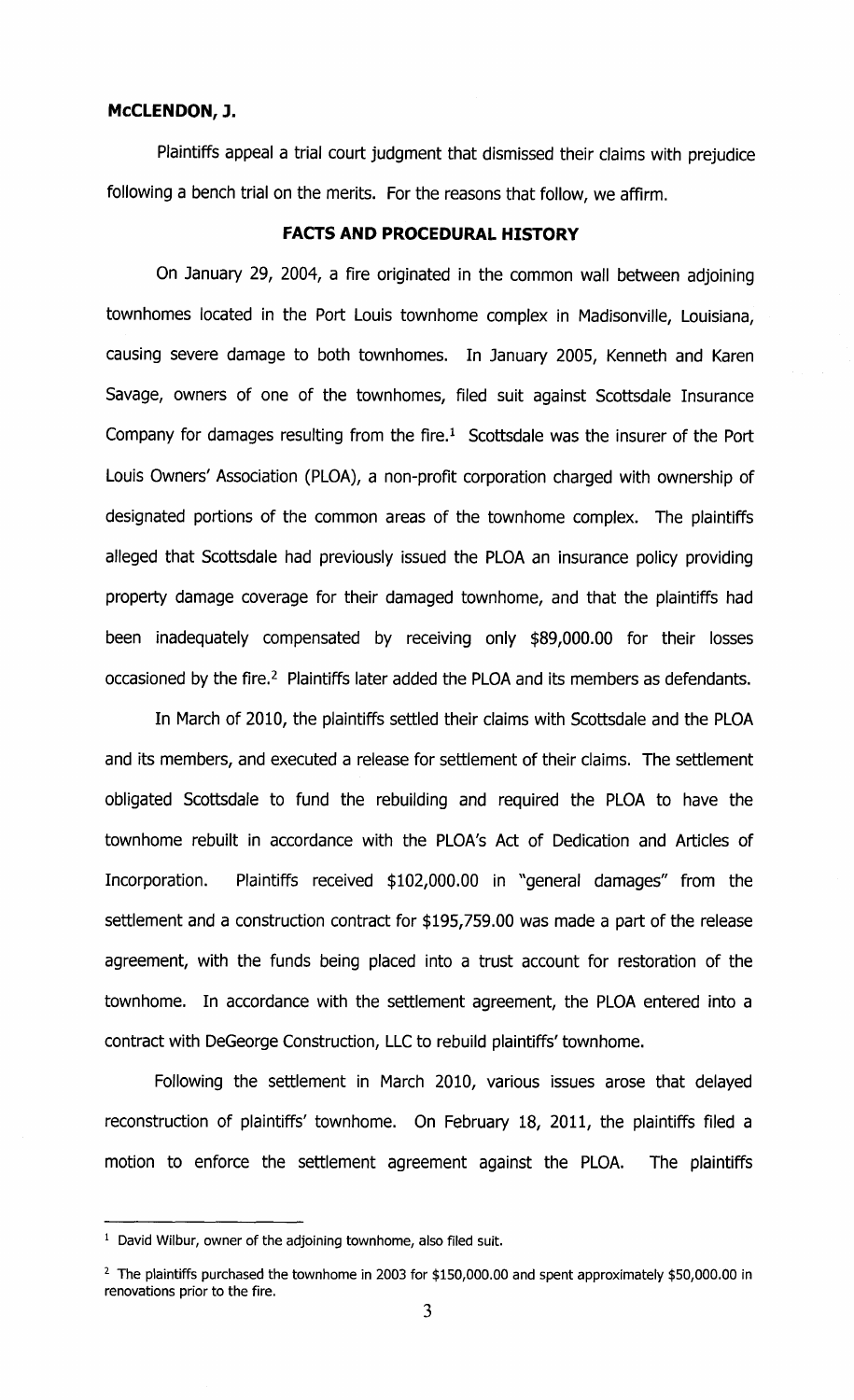contended that the PLOA had failed to satisfy the obligations required by the receipt and release and by the Act of Dedication, including failing to rebuild the townhome to its pre-fire condition and failing to appoint a licensed architect or licensed professional engineer to oversee the construction. Following a hearing, the trial court, in a May 10, 2011, judgment ordered the PLOA to comply with the terms of the settlement agreement within 120 days of April 12, 2011, or by August 12, 2011.

On August 19, 2011, the plaintiffs filed a supplemental and amending petition seeking damages against the PLOA and its insurer, Atain Specialty Insurance Company f/k/a Cranbrook Insurance Company, for the delay in completing construction.

On February 24, 2012, plaintiffs filed a second supplemental petition, asserting that DeGeorge Construction, LLC, with the knowledge of the PLOA, installed interior sheetrock over mold, which had been caused by rainwater and other moisture infiltrating the exterior siding. Plaintiffs asserted that because the exterior was not properly sealed, the moisture would continue to damage all new construction on the interior. Plaintiffs sought additional damages for expenses for remediating the work that had already been performed.

In February 2012, plaintiffs' mortgage holder initiated foreclosure proceedings, alleging that the plaintiffs had not made mortgage payments on the townhome since January 2011. The townhome was later sold at a sheriff's sale on May 23, 2012 for 157,479.72, plus costs and fees.

The plaintiffs' Motion to Enforce Settlement Agreement, as well as the claims asserted in the two supplemental and amending petitions, proceeded to a three-day bench trial between May 20 and 22, 2015. At trial, plaintiffs sought damages totaling 1,112,475.00 representing rental replacement costs, moving costs, storage fees, mortgage payments, the loss of their townhome in foreclosure, general damages, and attorneys' fees.

Following trial, the trial court dismissed plaintiffs' claims against the PLOA and Atain Specialty Insurance Company with prejudice. Plaintiffs have appealed, asserting that the trial court erred in rejecting all of their claims for monetary relief arising from the PLOA's failure to timely rebuild their townhome.

4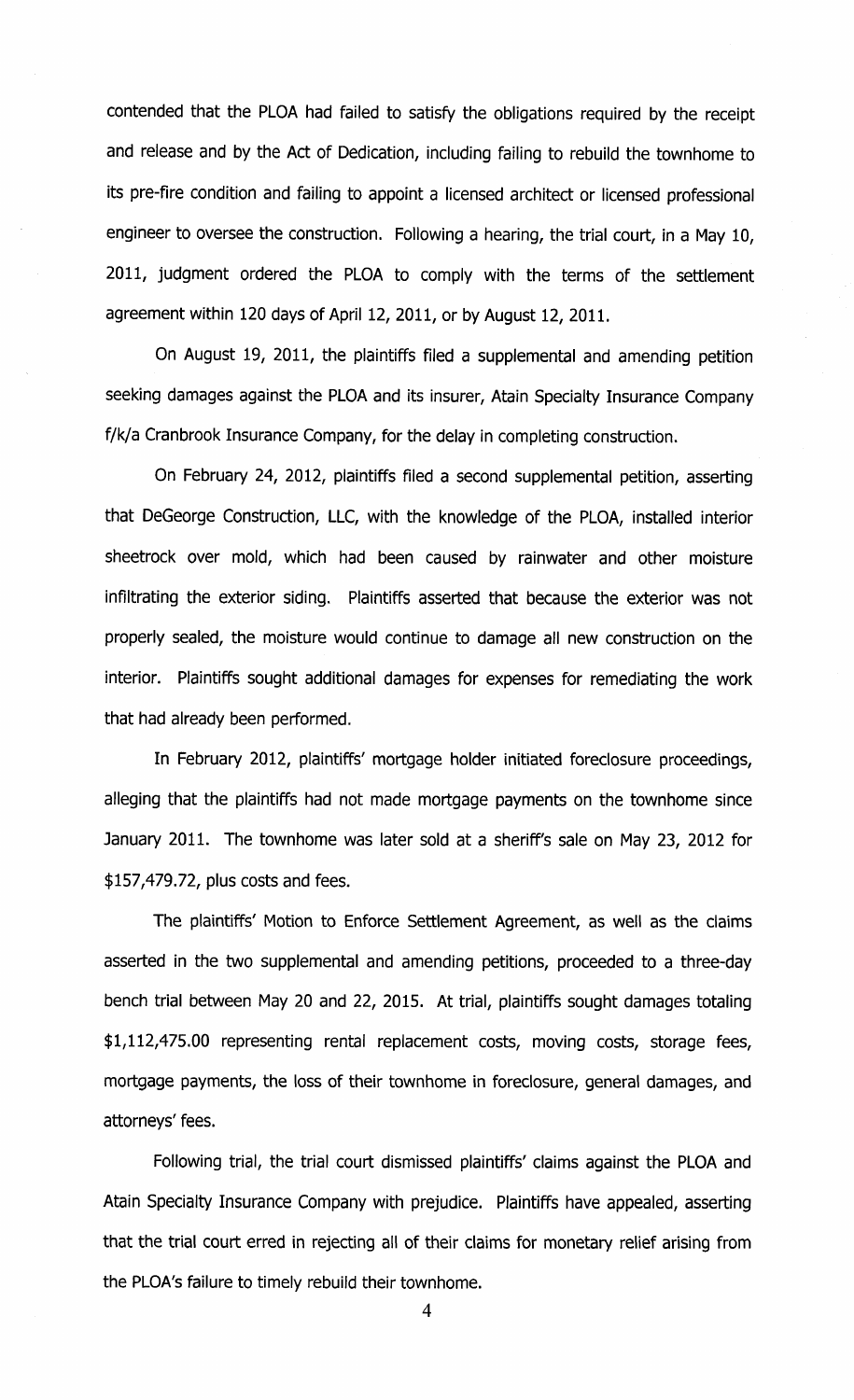Atain Specialty Insurance Company f/k/a Cranbrook Insurance Company has also appealed herein. Atain notes that the trial court determined that coverage existed for plaintiffs' claims under a Non Profit Professional Liability Policy of Insurance issued by Atain to the PLOA. Atain avers that in the event this court finds merit in plaintiffs' appeal and plaintiffs are entitled to an award of damages, this court should address whether coverage is afforded under Atain's policy.

#### DISCUSSION

Plaintiffs contend that the trial court erred in rejecting their claims arising from the PLOA's delay in rebuilding their townhome. Plaintiffs note that the March 2010 Settlement Agreement incorporated the terms of the PLOA's Act of Dedication. The Act of Dedication required the PLOA to rebuild the townhome "promptly."<sup>3</sup> Because the PLOA possessed the funds to rebuild the townhome, plaintiffs claim that a special fiduciary relationship existed between them and the PLOA such that the PLOA had a legally imposed duty to handle the matter "as though it was [ its] own affair." Plaintiffs assert that not only did the PLOA fail to rebuild their townhome promptly, but no certificate of completion or occupancy was ever issued.

Plaintiffs note that the PLOA hired DeGeorge Construction, LLC to rebuild the townhome. Plaintiffs aver that the PLOA instructed Krass DeGeorge, owner of DeGeorge Construction, LLC, when to start and stop work. Plaintiffs note that Mr. DeGeorge estimated that the townhome could be completed within six months, with reasonable delays figured therein. As such, plaintiffs submit that the townhome should have been completed by January 2011, or before plaintiffs filed their motion to enforce the settlement.

In opposition, the PLOA contends that the plaintiffs failed to show that the PLOA breached any obligation in rebuilding the plaintiffs' townhome. The PLOA avers that initial construction was delayed for six months due to code issues surrounding stairs and the location of an electrical panel. The PLOA also notes that an issue regarding mold remediation arose during this time. The PLOA avers that none of these issues

<sup>&</sup>lt;sup>3</sup> However, the settlement agreement did not provide a deadline for completion.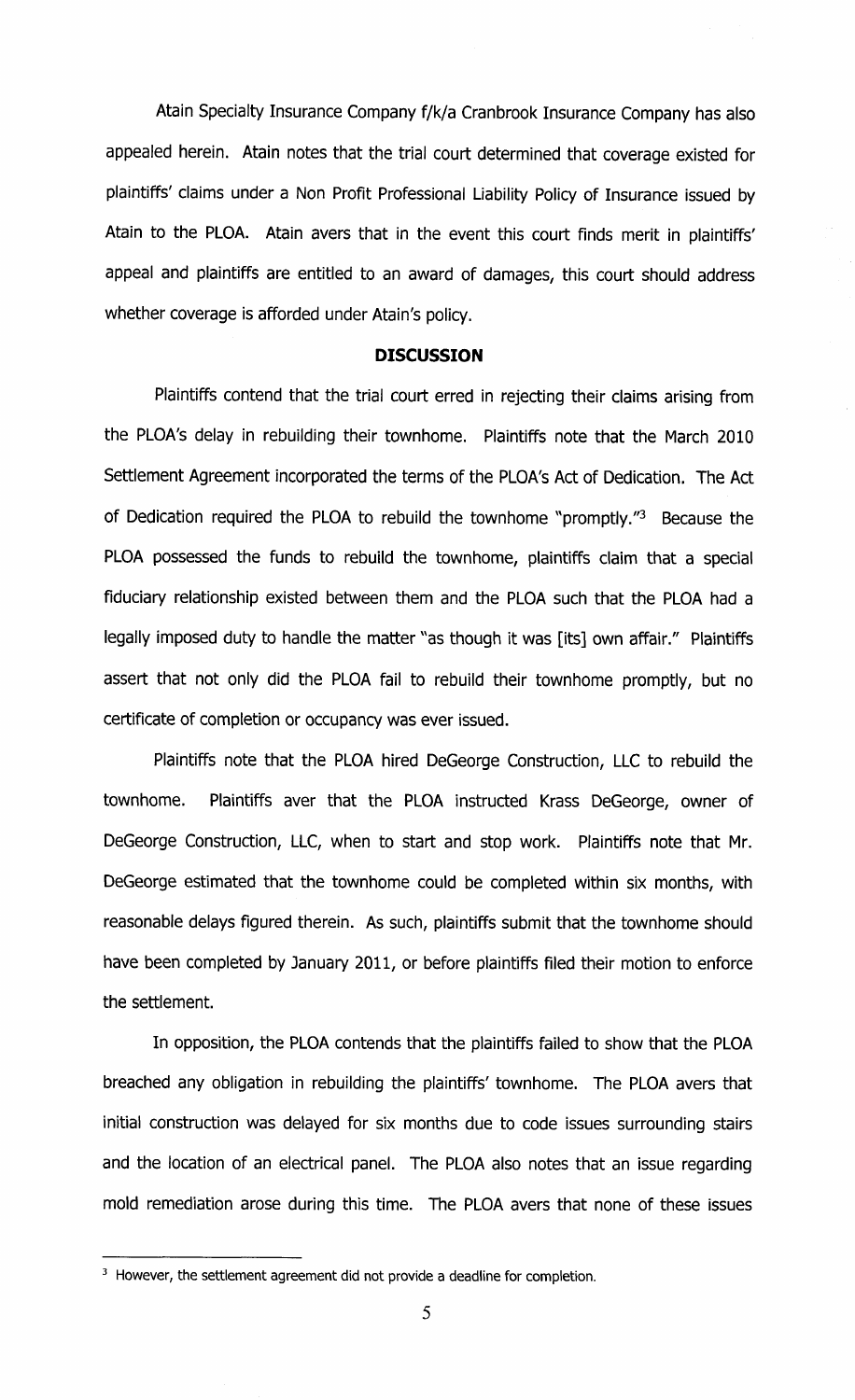were part of the settlement agreement and were outside of the scope of Mr. DeGeorge's work. Additionally, the PLOA notes that Mr. Savage recognized that reconstruction could not proceed until the issue with the stairs was addressed and admitted at trial that the mold issue may have caused a delay.

Moreover, despite the allegations in their February 2011 petition that the PLOA failed to hire an architect, the PLOA avers that it notified plaintiffs in November 2010 that it was in the process of hiring an architect, and an architect was ultimately hired in January 2011. Mr. Savage testified that the delay in hiring the architect was because the PLOA was not sure if it needed one, whereas the PLOA suggests that the delay may have been attributable to finding an architect who was willing to work with property involved in litigation.

In addition to the delays mentioned above, Mr. DeGeorge indicated that plaintiffs requested extra work outside of the scope of the contract, including restoration of a rear porch and additional work on a sunroom, which delayed the construction schedule. Plaintiffs also changed the kitchen cabinet design, causing further delay and requiring additional plumbing and electrical work that was outside of the scope of the agreement. Mr. DeGeorge also testified that plaintiffs further slowed the process by refusing to communicate with him regarding the selection of building materials, including flooring, appliances, countertops, colors, carpeting, plumbing, and electrical fixtures.

Also, Mr. DeGeorge testified that he was ordered to stop working for a period of time because plaintiffs, believing that water intrusion was harming ongoing interior work, obtained an injunction to stop the interior work. Specifically, on August 29, 2011, plaintiffs filed a motion for injunctive relief, requesting and obtaining a stop work order that remained effective until November 14, 2011.<sup>4</sup> In its judgment<sup>5</sup> rescinding the injunctive relief, the trial court ordered DeGeorge Construction, LLC to complete the interior build-out of plaintiffs' townhome within sixty working days, excluding weekends and legal holidays.

<sup>&</sup>lt;sup>4</sup> Mr. DeGeorge testified that according to the dollar amounts set forth in the contract, approximately 42.2 percent of work had been completed by August 20, 2011, prior to the injunction being issued.

<sup>&</sup>lt;sup>5</sup> The judgment was rendered orally on November 14, 2011, and reduced to writing on December 13, 2011.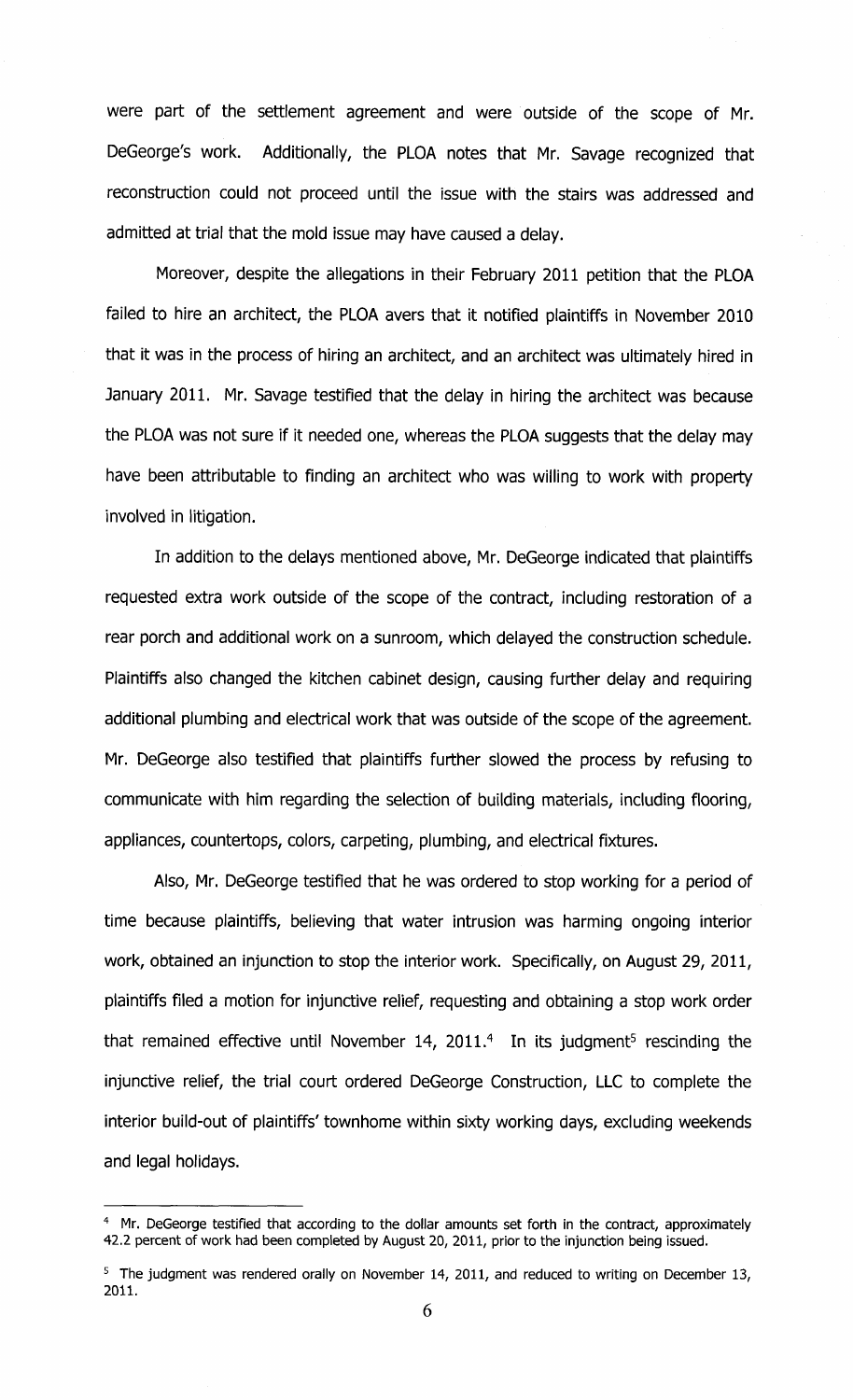The PLOA notes that on December 21, 2011, plaintiffs notified Mr. DeGeorge that a mortgage company had secured their property and that he was not to enter the unit. Mr. DeGeorge indicated that the locks on the townhome were changed. However, Mr. DeGeorge testified that he cut the locks off the door and kept working, finishing as much of the townhome as he could.

Mr. DeGeorge testified that he knew of no delays that were chargable to the PLOA. Similarly, Mr. Savage admitted that he knew of no delays attributable to Mr. DeGeorge during the course of rebuilding the townhome. The PLOA submits that considering the foregoing, the trial court was reasonable in concluding that the PLOA breached no duties owed to the plaintiffs, specifically including that the PLOA did not purposefully or negligently cause delays in the reconstructing of the plaintiffs' townhome.

The burden of proof in an action to recover damages for breach of contract is on the party claiming rights under the contract. Hornbeck Offshore Operators, LLC v. Cross Group, Inc., 16-0174 (La.App. 1 Cir. 10/31/16), --- So.3d ---, 2016 WL 6427732, p. 3. When findings are based on determinations regarding the credibility of witnesses, the manifest error standard demands great deference to the trier of fact's findings. Id. The manifest error standard of appellate review is a two-part test: 1) the appellate court must find from the record whether there is a reasonable factual basis for the finding of the fact finder; and 2) the appellate court must further determine whether the record establishes the finding is not manifestly erroneous (clearly wrong). Mart v. Hill, 505 So.2d 1120, 1127 (La. 1987). Factual findings should not be reversed on appeal absent manifest error. Rosell v. ESCO, 549 So.2d 840, 844 (La. 1989). If the trial court's or jury's factual findings are reasonable in light of the record reviewed in its entirety, the court of appeal may not reverse. Sistler v. Liberty Mutual Ins. Co., 558 So.2d 1106, 1112 ( La. 1990). Consequently, when there are two permissible views of the evidence, the factfinder's choice between them cannot be manifestly erroneous. Stobart v. State, Through Department of Transportation & Development, 617 So.2d 880, 883 (La. 1993).

7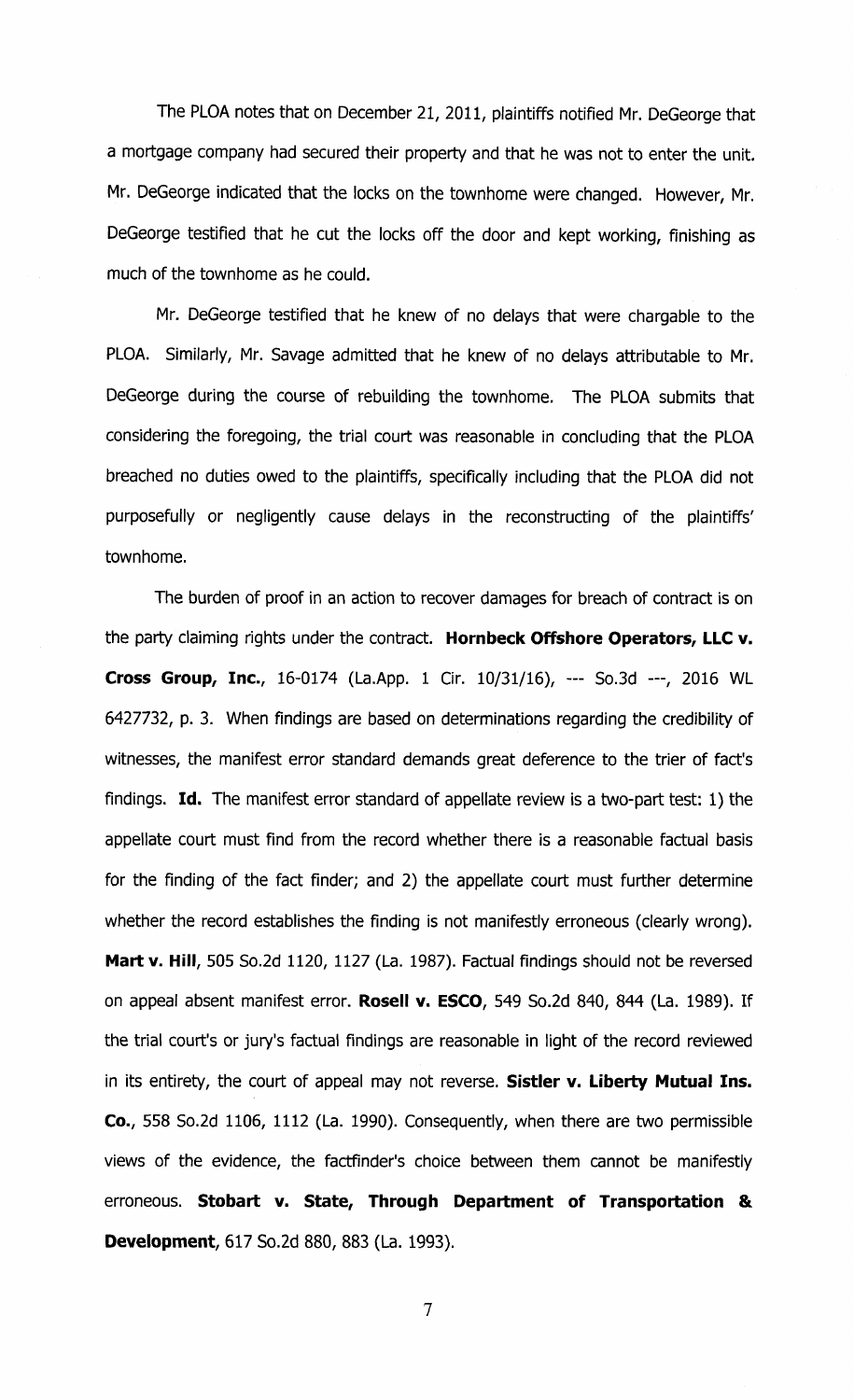In finding that the plaintiffs failed to meet their burden of proving that the PLOA was at fault in delaying construction of the townhome, the trial court reasoned:

Though there were a few inconvenient delays associated with the reconstruction of Plaintiffs' townhome, the evidence does not support a conclusion that the PLOA is liable for purposefully or negligently contributing to the delays. The reconstruction began five months after the signing of the settlement documents of the previous litigation. Any delay was primarily due to the Board having to acquire an architect to sign off on the construction design. This in and of itself is not an unreasonable delay. Another delay was at the behest of Plaintiffs who issued a change order to the contractor, who testified that plumbing and electrical plans had to be reconfigured. Yet another delay attributable to Plaintiffs who enjoined the PLOA and the contractor from completing the construction due to a leaking exterior wall, a condition that the contractor (DeGeorge) testified would not have affected ongoing repairs to the interior.

Following our review of the record, including the parties' contentions, we cannot conclude that the trial court was manifestly erroneous in its finding that the PLOA did not cause any unnecessary delays in rebuilding plaintiffs' townhome.

Even so, plaintiffs contend that the PLOA breached its duty to act reasonably by expending all the funds set aside for the rebuilding of their home without ever finishing the construction. The plaintiffs submit that their home sold for less than its true value at the foreclosure sale due to repairs not having been completed.

Under Louisiana Civil Code article 2003, an obligee may not recover for damages when his own bad faith has caused the obligor's failure to perform, or his damages may be reduced when his negligence contributes to the obligor's failure to perform.<sup>6</sup> In this case, the plaintiffs stopped making mortgage payments in January 2011. The trial court found that there "is no evidence to support the claim that Plaintiffs were forced into a financial hole that precluded them from continuing mortgage payments. Taking into account the amount of money Plaintiffs received not only for the previous settlement but also from prior refinancing of this townhome, the Court is of the opinion

<sup>6</sup> Louisiana Civil Code article 2003 provides:

An obligee may not recover damages when his own bad faith has caused the obligor's failure to perform or when, at the time of the contract, he has concealed from the obligor facts that he knew or should have known would cause a failure.

If the obligee's negligence contributes to the obligor's failure to perform, the damages are reduced in proportion to that negligence.